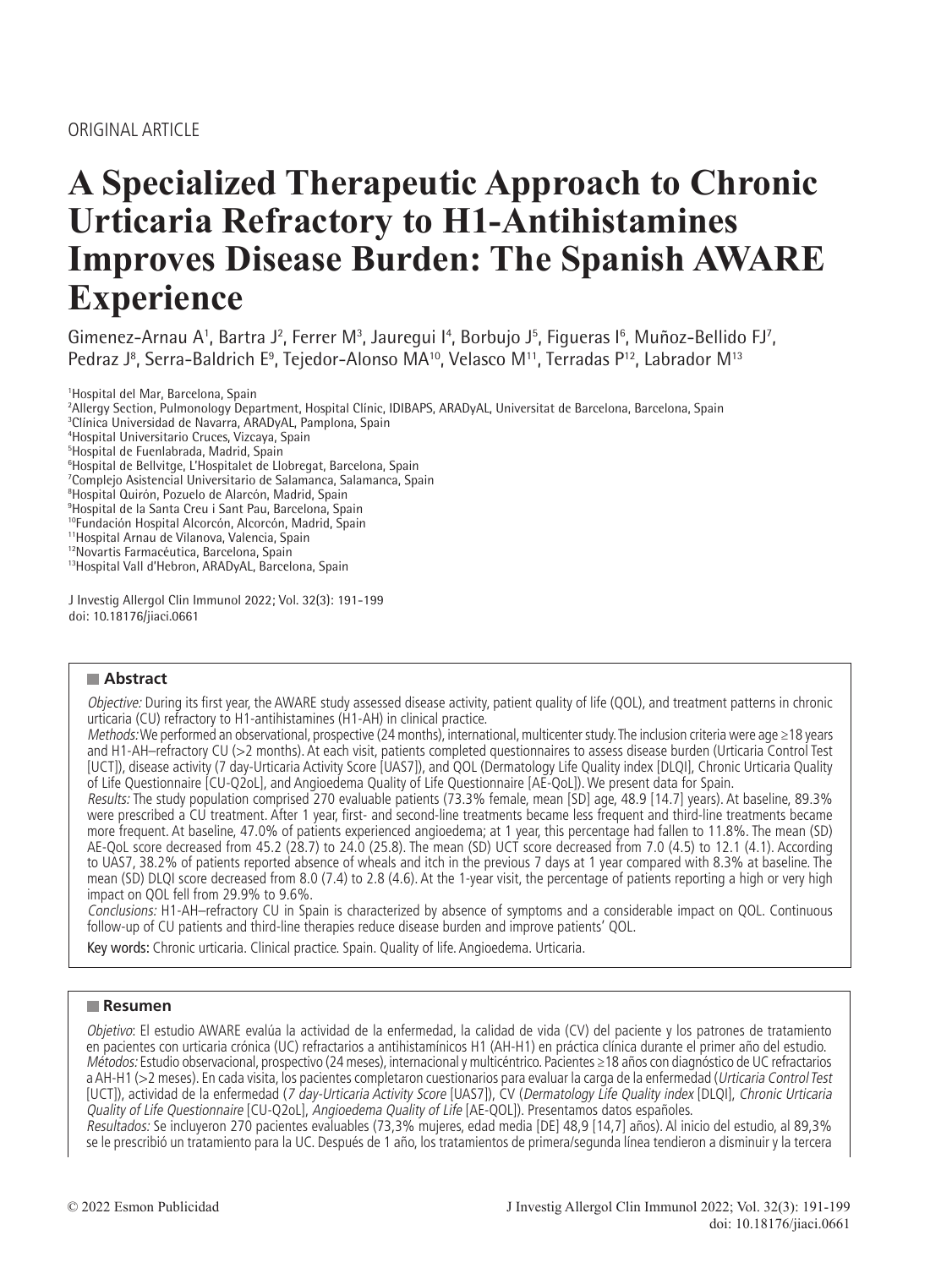línea a aumentar. El 47,0% de los pacientes experimentaron angioedema al inicio del estudio, siendo del 11,8% al cabo de 1 año. La media (DE) de AE-QOL pasó de 45,2 (28,7) a 24,0 (25,8). La media (DE) de UCT pasó de 7,0 (4,5) a 12,1 (4,1). Según UAS7, el 38,2% de pacientes reportaron ausencia de ronchas y prurito en los últimos 7 días al año frente al 8,3% al inicio. El DLQI medio (DE) pasó de 8,0 (7,4) a 2,8 (4,6). En la visita de 1 año, el porcentaje de pacientes que reportaron un impacto en la CV alto/muy alto pasó del 29,9% al 9,6%. Conclusiones: Los pacientes españoles con UC refractarios a AH-H1 presentan una falta de control de la sintomatología con un importante impacto en su CV. El seguimiento continuo de los pacientes con urticaria crónica espontánea y las terapias de tercera línea han demostrado una tendencia a reducir la carga de la enfermedad y a mejorar la CV de los pacientes.

Palabras clave: Urticaria crónica. Práctica clínica. España. Calidad de vida. Angioedema. Urticaria.

# **Introduction**

Urticaria is a mast cell– and basophil-driven skin disease characterized by the presence of erythematous, pruritic rash, itchy wheals (hives), and/or angioedema [1]. Between 8% and 20% of the population is susceptible to experiencing at least 1 episode of urticaria during their lifetime [1-3]. Depending on the clinical course, urticaria can be acute (symptoms ≤6 weeks) or chronic (CU, with recurrent episodes lasting  $>6$  weeks) [1,4].

The estimated prevalence of CU in the general population is 0.6% [3]. According to triggering factors, CU is classified into chronic spontaneous urticaria (CSU) and chronic inducible urticaria (CINDU) [5]. CSU is the most common nonacute type (about 70%) [6] and occurs without a specific trigger. CINDU appears as a response to specific stimuli (eg, exposure to cold, heat, or sunlight) [2,7]. Clinical CU patterns are broad, and patients often exhibit both subtypes concomitantly [8].

The duration of CU (from months to years) has a negative impact on patients' health-related quality of life (HRQOL) and productivity [2]. Current HRQOL and disease activity questionnaires are useful tools in daily clinical practice and can help physicians to determine the prognosis and severity of CU [9-12].

International clinical practice guidelines recommend individualized management to achieve rapid and complete control of the symptoms of CU based on the most effective and safest medication [1,2]. Current first-line (1L) treatment is with nonsedating H1-antihistamines (NS-H1-AH) at licensed doses. If symptoms persist, the licensed dose may be increased up to 4-fold as second-line (2L) treatment [1,2,4,13]. Omalizumab is recommended as third-line treatment (3L) [1]. While cyclosporine A has also been recommended as thirdline treatment, new guidelines consider it to be fourth-line treatment [1]. Similarly, montelukast was recommended as third-line treatment, although not in the updated guidelines owing to the lack of clinical evidence [1]. In addition, systemic corticosteroids can be used for a maximum of 7-10 days in cases of exacerbation [1,13]. It is worth noting that 77.7% of CSU patients are symptomatic despite the use of licensed doses of second-generation H1-antihistamines (H1-AH) and that 63.2% of patients who did not respond to the licensed dose could benefit from increased doses [14].

The main objective of the "A Worldwide Antihistamine-Refractory Chronic Urticaria Patient Evaluation (AWARE)" study was to assess disease activity and HRQOL in patients with CU refractory to at least 1 course of treatment with H1-AH in daily clinical practice in Spain. It also aimed to evaluate the relationship between patient-reported outcomes (PROs) and the therapeutic regimen received. Herein, we report results from the first year of the Spanish AWARE study.

# **Material and Methods**

#### *Study Design*

AWARE is a 24-month, prospective, multinational (14 countries), noninterventional study. We present data recorded at baseline and at the 1-year visit (up to January 18th, 2017) from 40 Spanish hospital dermatology and allergology departments in Spain.

The study was performed according to guidelines on observational postauthorization studies for medicinal products for human use specified in Order SAS/3470/2009 of the Spanish Agency of Medicines and Medical Devices (AEMPS) and obtained a favorable opinion by the accredited Clinical Research Ethics Committees of the Health Department of the Basque Country, with approval number EPA2014034. The study was conducted according to the principles of Good Clinical Practice (International Conference of Harmonization), the Declaration of Helsinki, and local regulations, including privacy laws in force at initiation.

The sample size was estimated based on incidence, prevalence, sample size related to total population, and anticipated recruitment during the study period. The population to be enrolled in Spain was 250 patients.

The inclusion criteria comprised age  $\geq$ 18 years with a confirmed diagnosis of CU ( $\geq$ 2 months), resistance to treatment with H1-AH according to clinical criteria, and informed consent. Patients participating in any other clinical study on urticaria or who were unlikely to complete the 2-year follow-up according to the physician's criteria were excluded.

The study comprised 9 visits over the 24-month follow-up period (quarterly and annually, according to routine clinical practice).

Patient demographics, CU-related medical history, comorbidities, and previous treatments were collected at baseline. At all visits, patients completed a series of validated questionnaires, namely, the Urticaria Control Test (UCT), 7 day-Urticaria Activity Score (UAS7), Dermatology Life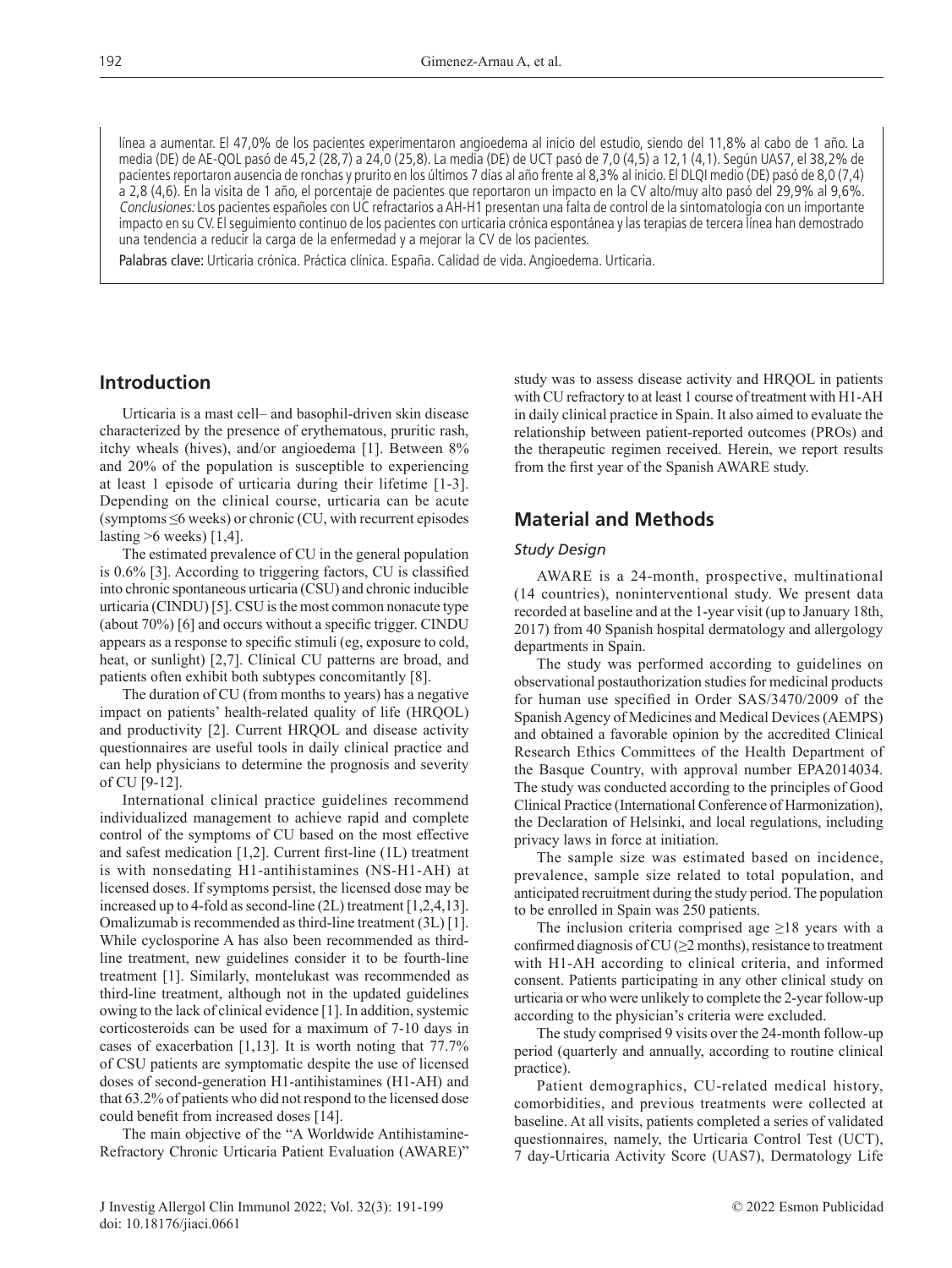

Figure 1. Study design. AE-QoL indicates Angioedema Quality of Life Questionnaire; CU-Q2oL, Chronic Urticaria Quality of Life Questionnaire; DLQI, Dermatology Life Quality Index; QOL, quality of life; UAS7, Urticaria Activity Score Over 7 Days; UCT, Urticaria Control Test; V, visit; WPAI-CU, Work Productivity and Activity Impairment - Chronic Urticaria.

Quality index (DLQI), Chronic Urticaria Quality of Life Questionnaire (CU-Q2oL), Angioedema Quality of Life (AE-QoL), and Work Productivity and Activity Impairment– Chronic Urticaria (WPAI-CU) [15-21] (Figure 1).

#### *Statistical Analysis*

Although considerations of sample size were based on formal statistical principles, determination of the α error and statistical power were not anticipated.

The statistical analysis was based on evaluable patients stratified into 5 treatment groups at each visit according to the treatment steps of the 2014 international clinical practice guidelines for urticaria [22]: 1L (NS-H1-AH at approved doses); 2L (NS-H1-AH at high doses [up to 4 times the approved dose]); 3L (2L treatment administered together with omalizumab or cyclosporine A or montelukast); other

Table. Baseline Demographic and Clinical Characteristics of the Spanish Study Cohort

|                                                                            | $(N=270)$    |
|----------------------------------------------------------------------------|--------------|
| Female sex, No. (%)                                                        | 198 (73.3)   |
| Mean (SD) age, y                                                           | 48.9 (14.7)  |
| Mean (SD) height, cm                                                       | 163.8(8.6)   |
| Mean (SD) weight, kg                                                       | 71.9 (15.1)  |
| Mean (SD) body mass index, $kg/m2$                                         | 26.8(5.0)    |
| Mean (SD) systolic blood pressure, mmHg                                    | 125.3 (16.3) |
| Mean (SD) diastolic blood pressure, mmHg                                   | 75.4 (10.7)  |
| Mean (SD) time from diagnosis to baseline<br>visit, y                      | 5.0(7.1)     |
| Median (range) time for diagnosis to baseline<br>visit, y                  | $2.2(0-47)$  |
| Patients with angioedema from the last<br>6 months to baseline, No. $(\%)$ | 127 (47.0)   |
| Patients with CINDU, No. (%)                                               | 71 (26.3)    |
| Working patients, No. (%)                                                  | 144 (53.3)   |

Abbreviations: CINDU, chronic inducible urticaria.

combinations (a heterogeneous group including any other treatment combinations not mentioned in the 1L, 2L, or 3L groups and not included in the therapeutic algorithm); and no medication. Data for the 1L and 2L groups are reported together (1L/2L).

A descriptive analysis was performed individually for all variables based on continuous variables (number of observations, missing data, mean [SD]), qualitative variables (means of frequency distributions [absolute and relative]), quantitative variables (valid N, missing N, mean [SD], minimum and maximum, median [IQR]), and discrete variables. Percentages were calculated based on the valid data per parameter, excluding patients with missing values, at every visit. The results are provided for the group, not per patient (baseline to 1 year). Data were analyzed using SAS version 9.4 for Windows.

# **Results**

#### *Demographic Characteristics*

The study population comprised 278 patients, of whom 270 (97.1%) were eventually analyzed. Mean (SD) age was 48.9 (14.7) years, and most were women (73.3%) (Table). Comorbidities were recorded in 207 patients (76.7%), mainly hypertension (27.1%), hypercholesterolemia (20.3%), and allergic rhinitis (17.9%).

### *Treatment Approach to CU*

At baseline, 241 (89.3%) patients were prescribed a treatment for CU. Of these, 127 (47.0%), 66 (24.4%), and 48 (17.8%) were prescribed a 1L/2L, 3L treatment, or other combinations, respectively (Figure 2A).

NS-H1-AH were the most common drugs before and during the study. Still, NS-H1-AH use decreased during the first year (from 88.8% to 72.8%). The number of patients taking omalizumab (in 3L or other combinations) increased during the study (18.2% of treated patients before baseline, 37.3% at baseline, and 46.7% after 1 year). Although sedative H1-antihistamines (S-H1-AH) are not recommended in current CU therapeutic guidelines, their frequency of use ranged from 23.2% at baseline to 12.0% at 1 year. Corticosteroids were the fourth most used drug (from 20.7% at baseline to 12.5%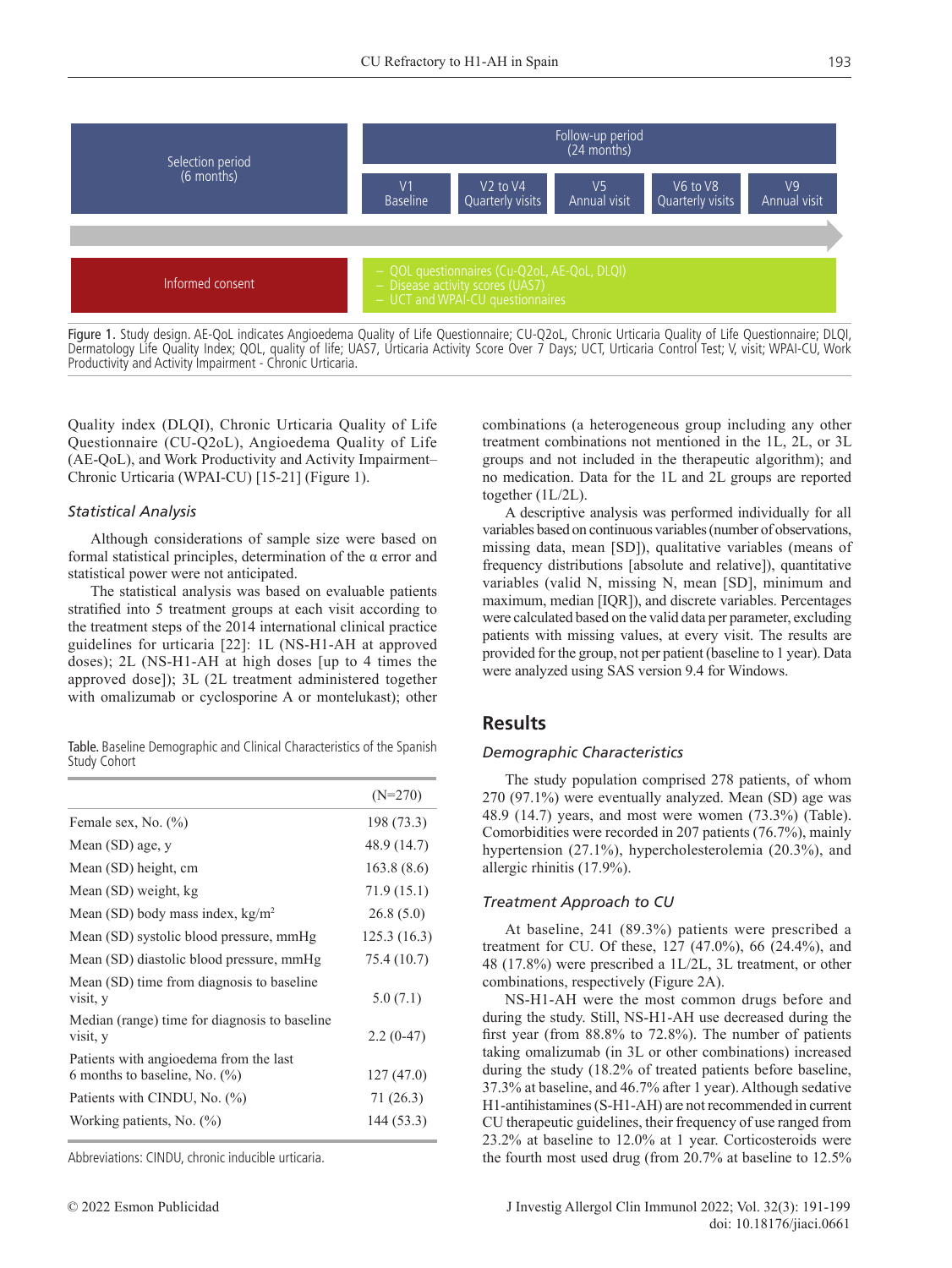

Figure 2. Distribution of treatment and switching patterns. \*Treated patients: total evaluable patients in 1L/2L, 3L and other combination treatment groups before baseline (n=231) and at baseline (n=241), 3 months (n=219), 6 months (n=204), 9 months (n=197), and 1 year (n=184). 1L indicates first line; 2L, second line; 3L, third line; NS-H1-AH, nonsedating H1-antihistamines; S-H1-AH, sedative H1-antihistamines.

at 1 year). A lower number of patients were treated with cyclosporine and montelukast (from 1.0% to 5.0% and 2.2% to 5.0%, respectively) (Figure 2C).

During the first year, a total of 939 visits were recorded. Similar retention rates were observed across the treatment groups during the study (84.0%, 88.0%, 77.4%, and 73.3% for the 1L/2L, 3L, other combinations, and no medication groups, respectively). Treatment was switched at 161 visits (17.1%). Most of the 1L/2L patient switches (61.0%) were towards the 3L group, as expected according to treatment guidelines. Some patients in 3L (38.9%) and other combinations (20.0%) took steps backwards to 1L/2L in the CU therapeutic algorithm. Fifty visits (31.1%) were for patients in any active treatment group whose medication was withdrawn (Figure 2B).

At 1 year, 184 patients (83.6%) were in an active treatment group. More patients were receiving 3L treatment compared with baseline, mostly due to the decrease in 1L/2L treatments (Figure 2B). The number of patients not taking medication increased throughout the first year (36 [16.4%]). Of the initial 270 patients, 43 (15.9%) discontinued (29 [67.4%] were lost to follow-up, 11 [25.6%] because of remission, and 3 [7.0%] because of relocation).

Satisfaction with treatment improved throughout the study. At baseline, 268 patients scored a mean (SD) of 5.6 (3.0) on a scale of 0 to 10. At the 1-year visit, this score increased to 8.4 (2.1), with 184 patients rating their treatment satisfaction.

#### *Disease Control*

The UCT result is a PRO that makes it possible to assess patients' control of their disease (score ranging from 0 to 16). In the present study, UCT≥12 was considered good control, whereas UCT<12 was considered poor control. At baseline, 219 of 267 patients with available results (82.0%) had poor disease control, with a mean (SD) score of 7.0 (4.5). This value increased to  $10.4$  (4.2) at the 3-month visit and to  $12.1$  (4.1) at 1 year. At the 1-year visit, 70 of 198 patients (35.4%) still reported poor disease control. The highest CU control rates at baseline were for patients in the 3L group, with a mean of 8.6 (5.3) and 31.8% in good control. At the 1-year visit, the mean score for 3L patients was 12.5 (3.9), with good control rates that were twice the baseline value (66.2%). Patients not taking medication achieved the highest control rates at 1 year, with a mean of 14.3 (2.2) and 85.7% reporting good control. Patients in 1L/2L exhibited the lowest rates of disease control across all the study visits, with poor disease control recorded in 86.3% of patients at baseline and 41.3% at the 1-year visit (Figure 3A, Figure 3C).

#### *Disease Activity*

The UAS7 questionnaire assesses the activity of CSU during the 7 days before each visit. The UAS7 score ranges from 0 to 42, with higher scores indicating more severe disease. The mean total UAS7 at baseline was 20.0 (12.4), decreasing to 12.9 (11.2) at the 3-month visit and reaching 8.4 (10.1) at the 1-year visit. At baseline, the mean UAS7 ranged from 19.5 to 22.8 in the treatment groups, indicating moderate CU activity, and dropped to 8.3 to 9.5 after 1 year. For patients without medication, a mean UAS7 score of 17.7 (16.6) was reported at baseline, falling to 4.9 (6.7) at the 1-year visit (Figure 3B).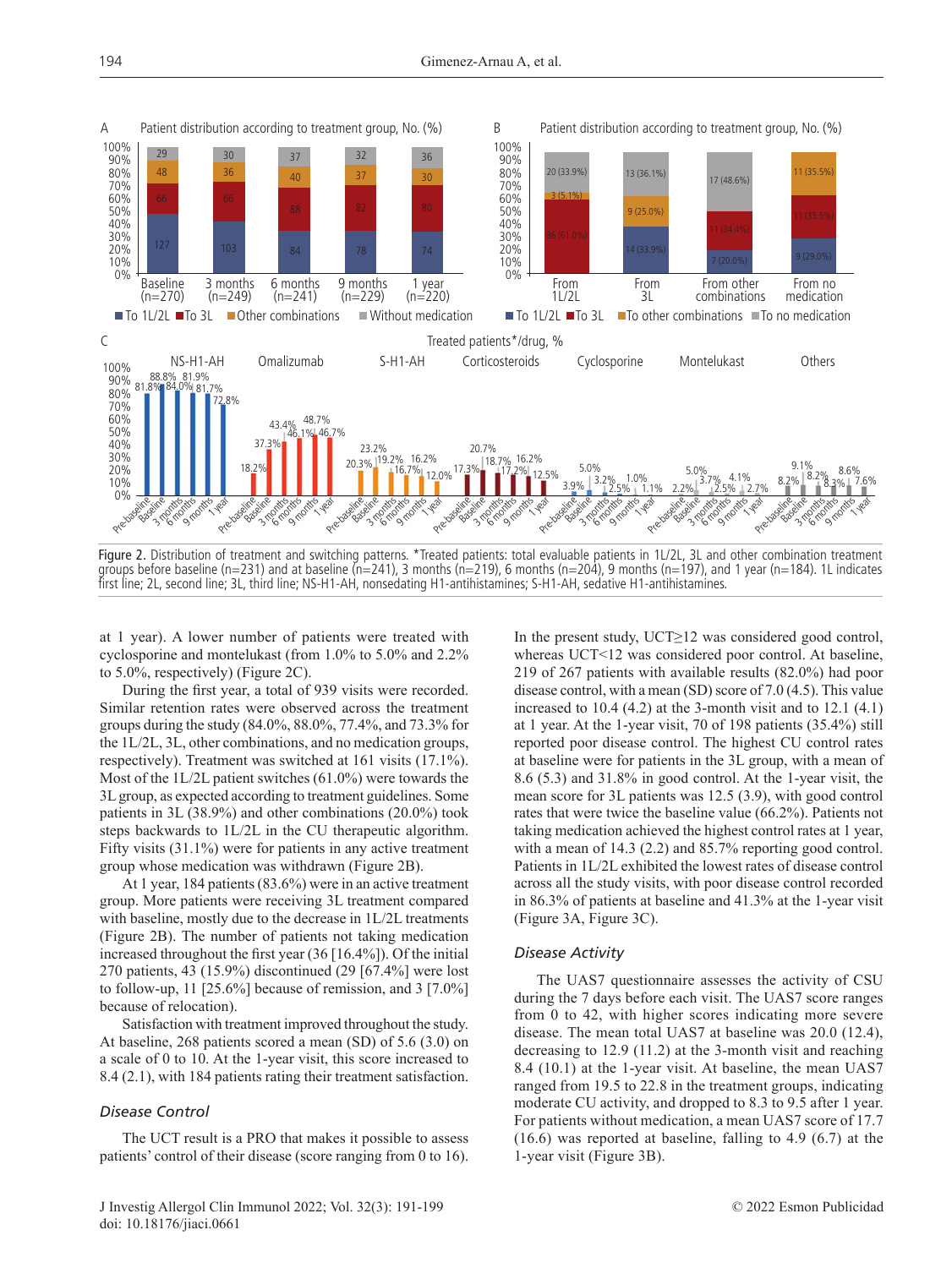

Figure 3. UCT disease control status and UAS7 activity status in the treatment groups. \*Number of evaluable patients with available data at baseline and 1 year: 1L/2L, 124 and 72; 3L, 66 and 77; other combinations, 48 and 28; without medication, 29 and 21; total, 267 and 198. \*\*Number of evaluable patients with available data at baseline and 1 year: 1L/2L, 30 and 66; 3L, 23 and 65; other combinations, 12 and 21; without medication, 7 and 21; total, 72 and 173. 1L indicates first line; 2L, second line; 3L, third line; UAS7, Urticaria Activity Score over 7 days; UCT, Urticaria Control Test.

In the treatment subgroup analysis, we differentiated between severe, moderate, and mild CSU patients (UAS7 >6) and those with low disease activity or without itching and hives (UAS7  $\leq$ 6) [23]. The tendency across the groups throughout the study was toward an increase in the proportion of patients with UAS7 ≤6. Higher UAS7 ≤6 rates were found at the 1-year visit in 3L (55.4%) and in patients not taking medication (66.7%). In contrast, 1L/2L patients had the lowest UAS7  $\leq$ 6 at the 1-year visit (45.5%), indicating that despite treatment with NS-H1-AH, most patients still displayed mild-to-severe CSU (Figure 3D).

Overall, disease activity according to UAS7 improved throughout the study. The percentage of patients without itch and hives for 7 days (UAS7=0) was 8.3% at baseline and 38.2% at 1 year, whereas for patients with severe CSU (UAS7  $\geq$ 28) and moderate CSU (UAS7, 16-27), this percentage was 30.6% and 27.8% at baseline and 6.9% and 12.7% at 1 year, respectively. The percentage of patients with mild CSU (UAS7, 7-15) and low disease activity (UAS7 1-6) remained stable throughout the study (22.2% and 11.1% and 27.7% and 14.5%, respectively) [23] (Figure 4).

#### *Control of Angioedema and Impact on HRQOL*

The frequency of angioedema decreased during the study, from 127 patients (47.0%) at baseline to 26 (11.8%) at the 1-year visit (Figure 5A). At baseline, 7 patients (5.5%) reported angioedema related to medication. There were no cases of hereditary angioedema or acquired C1-esteraseinhibitor deficiency. At baseline, angioedema was mild in 52.0%, moderate in 34.7%, and severe in 8.7% (intensity was unknown in 1.6% patients).

The impact of angioedema on HRQOL was evaluated through the AE-QoL, a validated test on which the score ranges from 0 to 100, with higher scores indicating greater impact on HRQOL [24]. Angioedema had a mild impact on patients' HRQOL, with a mean AE-QoL score of 45.2 (28.7) at baseline, falling to 24.0 (25.8) after 1 year. At baseline, the poorest HRQOL was recorded for other combinations and 1L/2L (50.4 [30.5] and 49.5 [29.4], respectively). After 1 year, the AE-QoL scores fell in all groups, ranging between 23.0 and 29.8, except for the nonmedicated group, where the mean score was 7.6 (7.2) (Figure 5B).

#### *HRQOL*

The impact of CSU on HRQOL was measured using the DLQI and CU-Q2oL questionnaires. The DLQI score ranges from 0 to 30 and that of the CU-Q2oL from 0 to 100, with higher values indicating greater impact on HRQOL in both questionnaires [17,25]. The mean total DLQI score at baseline was 8.0 (7.4) (Figure 6A), with 80 patients (29.6%) reporting a very large or extremely large impact on HRQOL; the remaining patients reported a small-to-moderate impact (131 patients, 48.5%) or no impact (57 patients, 21.1%). After 1 year, the mean score was  $2.8$  (4.6), with 19 (8.6%) patients reporting a very large or extremely large impact, 56 (25.5%) a small/moderate impact, and 122 (55.5%) no impact (Figure 6A). Baseline DLQI scores ranged from 7.2 to 8.8 for all active treatment groups, indicating a moderate impact on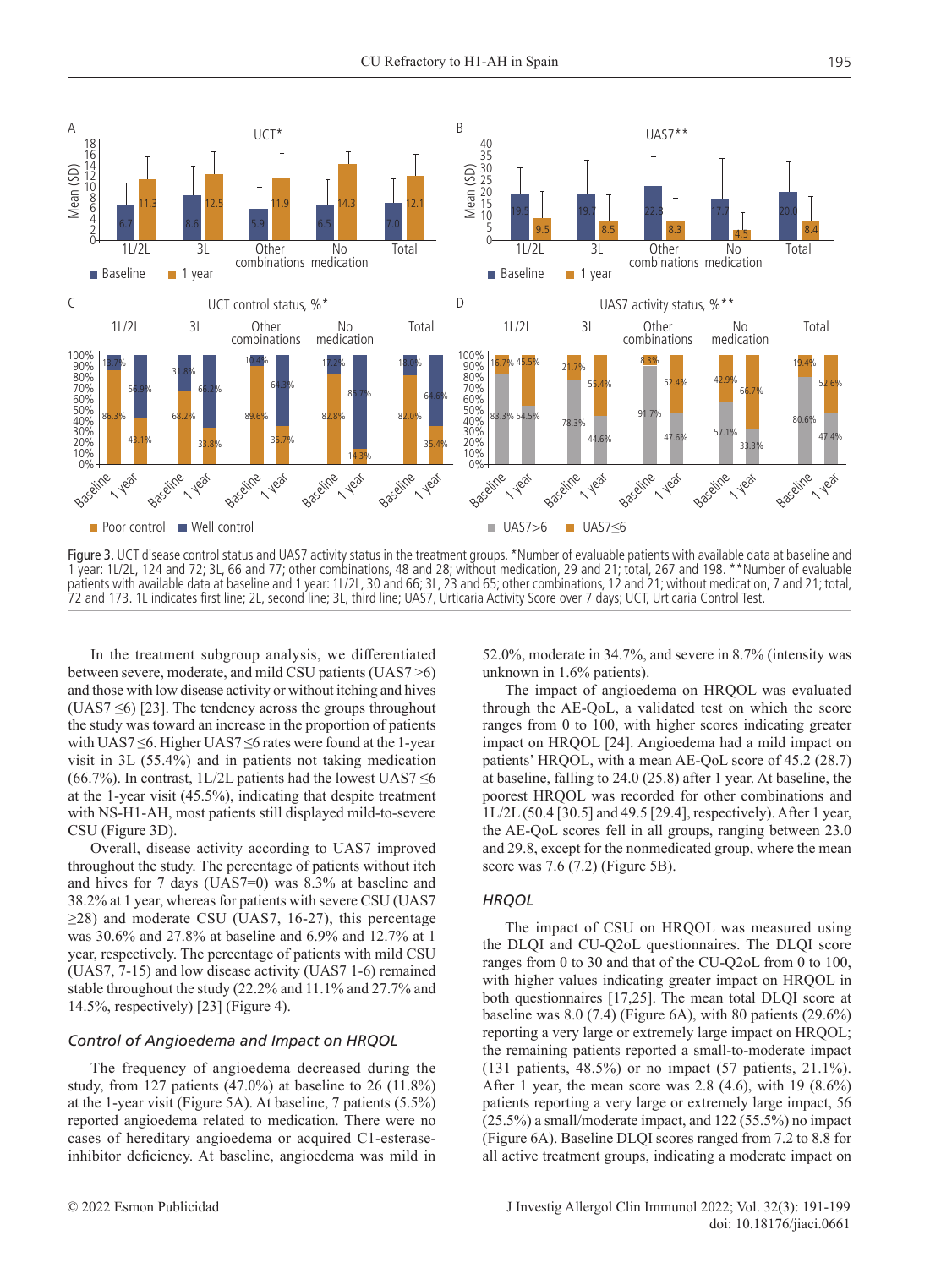

Figure 4. Activity of CSU throughout the study. \*Missing data: 198, 31, 39, 37, and 47 patients at visits 1 to 5, respectively. CSU indicates chronic spontaneous urticaria; UAS7, urticaria activity score over 7 days.

most CU patients. After 1 year, the mean DLQI score of all active treatment groups ranged between 2.5 and 3.5, indicating an improvement in HRQOL. The mean DLQI score in the nonmedicated group was 7.1 (6.0) at baseline, dropping to 0.7 (1.2) after 1 year, thus indicating that CU had no further effect on HRQOL (Figure 6A).

The CU-Q2oL score indicated a mild-to-moderate impact on HRQOL at baseline, with a mean score of 31.4  $(21.7)$ , dropping to 12.5  $(15.4)$  after 1 year (Figure 6B). This improvement was observed in each domain of the questionnaire. After 1 year, all groups achieved a lower HRQOL, with means between 12.9 and 15.2, except for the nonmedicated group (5.3 [5.8]) (Figure 6B).

# **Discussion**

This subanalysis of the AWARE study presents real-world data on disease burden and activity and impact on HRQOL in CU patients refractory to H1-AH treatment in Spain. Consistent with previous studies, most patients were women (73.3%), with a mean age of 48.9 years [26-31].

Prior to the study, most treated patients were taking NS-H1-AH (81.8%), followed by omalizumab (18.2%). After 1 year, 72.8% of patients were taking NS-H1-AH, whereas 46.7% of patients were treated with omalizumab. Despite the indications of CU guidelines for 1L/2L [1], there was considerable use of sedating H1-AH, with 20.3% of patients receiving sedating H1-AH before the study. Although this frequency of use decreased, it was still 12.0% at 1 year. The distribution of treatment in the Spanish AWARE study was similar to that reported in other countries [31,32]. A retrospective study of CU patients in Ecuador reported that the most prescribed drug was NS-H1-AH alone (44.6%), followed by the combination of any H1-AH plus another treatment (corticosteroids, antileukotriene agents, hydroxychloroquine, or omalizumab) (42.0%) [32]. Curto-Barredo et al [6] showed that more than 75% of CSU patients were refractory to 1L treatment at licensed doses. Similarly, a meta-analysis of 15 studies revealed that the rate of response to standard doses of H1-AH in CU patients was 38.6% and that, among nonresponders, around 60% responded to up-dosing of H1-AH [14]. Although corticosteroids were the fourth most used drug (20.7% at baseline), administration tended to decrease after 1 year of study (12.5%). In this sense, international guidelines recommend avoiding long-term use of corticosteroids outside specialist clinics [1].

We think that PROs can be a useful tool for diagnosis, monitoring of disease activity, control of symptoms, impact on HRQOL, and productivity. After 1 year of study, all questionnaire scores had improved. However, almost 50% of patients still presented mild-to-severe CU (UAS7 >6). At that time, disease activity and the frequency of uncontrolled disease was highest in the 1L/2L group (54.5% had UAS7 >6 and 43.1% poor control according to the UCT). Hence, many CU patients might be refractory to H1-AH, thus reinforcing the importance of escalating to 3L biologic treatment to control CU. In addition, high retention rates were observed in the 1L/2L group (84.0%), underscoring the need to review the response to treatment every 2 to 4 weeks using the UAS7 or the UCT as per the EAACI/GA(2)LEN/EDF/WAO guideline [1]. This observation is consistent with results from other countries, such as Germany, where escalation to 3L treatment in AWARE patients was not as frequent as expected (from 8.5% at baseline to 21.4% at the 1-year visit) [30]. High retention rates were also observed in other groups (3L and other combinations). Despite



Figure 5. Presence of angioedema and AE-QOL. \*Presence of angioedema by visit in the evaluable population. Baseline includes data from 6 months before visit 1. Other study visits report data from the previous study visit to each visit. \*\*Number of evaluable patients with available data at baseline and 1 year: 1L/2L, 63 and 22; 3L, 48 and 41; other combinations, 34 and 11; no medication, 14 and 5; total, 159 and 79. 1L indicates first line; 2L, second line; 3L, third line; AE-QoL, Angioedema Quality of Life Questionnaire.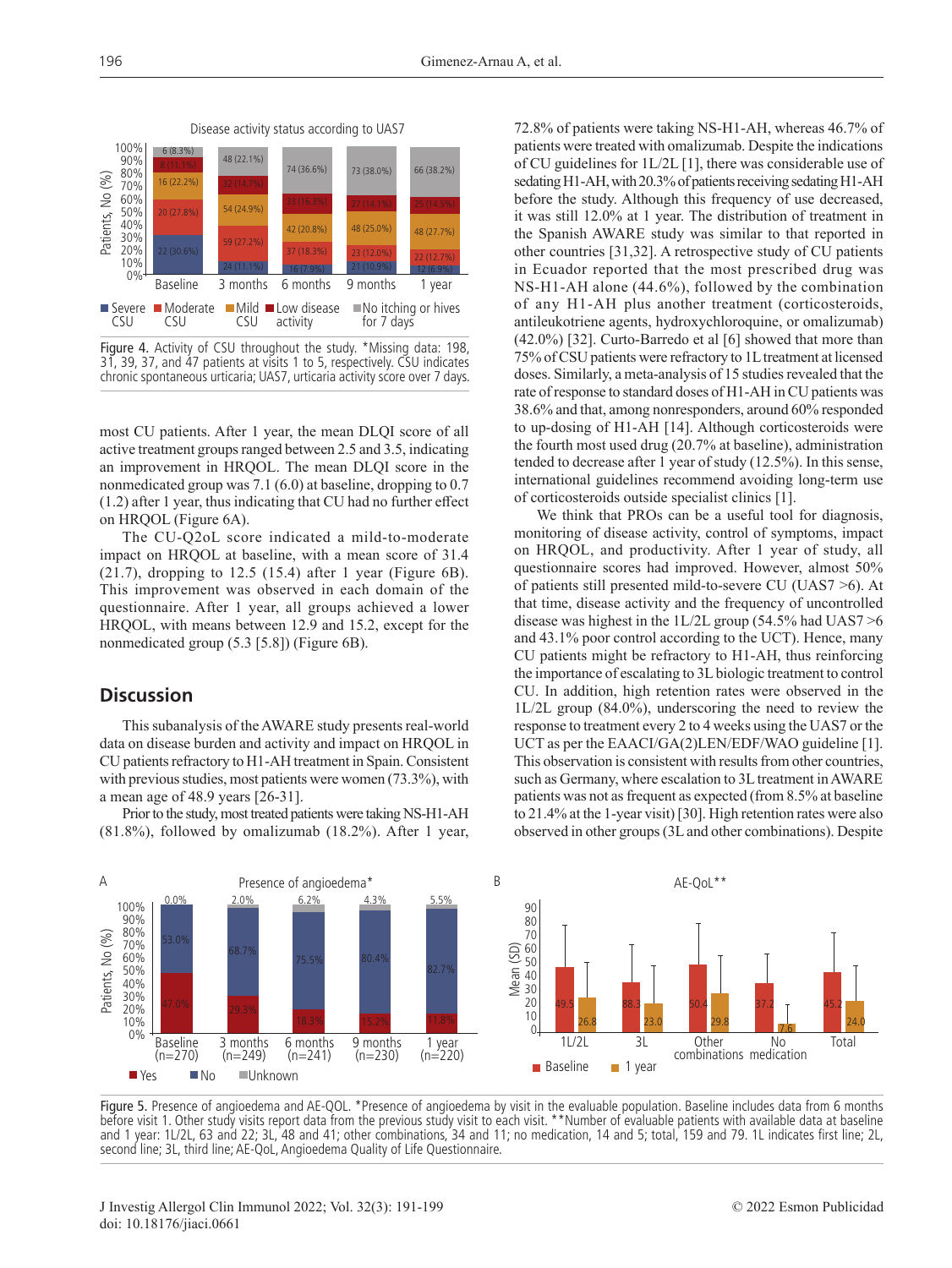

Figure 6. CU HR-QoL assessments. \*Number of evaluable patients with available data at baseline and 1 year: 1L/2L, 125 and 71; 3L, 66 and 77; other combinations, 48 and 28; without medication, 29 and 21; total, 268 and 197. \*\*Number of evaluable patients with available data at baseline and 1 year: 1L/2L, 127 and 73; 3L, 66 and 77; other combinations, 48 and 28; no medication, 29 and 21; total, 270 and 199. 1L indicates first line; 2L, second line; 3L, third line; CU-Q2oL, Chronic Urticaria Quality of Life Questionnaire; DLQI, Dermatology Life Quality Index.

a UAS7 score ≤6 and good control, UCT rates were only slightly better than in the 1L/2L group. Consequently, there is still room for improvement. These findings might explain the lower rates among patients with well-controlled disease according to UCT, as also observed in Germany (35.4% and 42.2%, respectively) [30]. The percentage of patients who did not receive treatment and who had a UCT score indicating good control (UAS7≤6), lower rates of angioedema, and an impact on HRQOL after the first year of the study was higher than in the treated groups. This may be due to spontaneous remission of CU or complete response to treatment and consequent withdrawal of treatment. In this regard, there is a need to better define remission of CSU and when and how treatment can be safely withdrawn.

At baseline, >80% of patients had poor disease control according to the UCT and >50% of patients who responded to the UAS7 questionnaire experienced moderate-to-severe activity. Reported lack of disease control is associated with an impact on patients' daily activities [33], consistent with the HRQOL outcomes observed in our cohort. According to the DLQI, at baseline, the impact on HRQOL was mild to moderate in 48.5% of patients and severe to very severe in 29.6%. In a prospective study conducted in Brazil, CU patients reported a moderate impact on HRQOL according to the DLQI questionnaire [34]. Similarly, the mean DLQI scores of 12 CU studies summarized by O'Donnell et al [35] ranged between 7.2 and 13.4, indicating a moderate-to-severe impact. The ASSURE-CSU study reported a mean score of 9.1 (6.6) and 33.6 (21.0) on the DLQI and CU-Q2oL, respectively, and revealed that CSU interfered with sleep and daily activities [36]. A cross-sectional study conducted in Portuguese and Brazilian patients reported a mean CU-Q2oL score of 36 [37], which was consistent with the baseline CU-Q2oL in our study (31.4). Overall, these results reveal the negative impact of urticaria on HRQOL and the difficulties in achieving control of symptoms, even in treated patients.

The baseline rate of nontreated patients was lower for the Spanish cohort than for the rest of Europe or Central and South America (10.7% vs 31.9% and 45.1%, respectively) [30]. Even so, rates of uncontrolled disease among Spanish patients were high, with mean UCT scores at baseline similar to those

described in other countries (7.0 [4.5] vs 7.2 [4.1] in Europe and 7.7 [4.3] in Central and South America) [30,31]. Although current urticaria guidelines state that CU treatment should aim to completely control disease symptoms, data suggest that most CU patients worldwide do not achieve this goal.

In our study, 47.0% of CSU patients experienced angioedema during the 6 months before baseline, consistent with data reported elsewhere [29,36,38]. After 1 year, this percentage dropped to 11.8%. Angioedema implies a considerable burden for CU patients, severely affecting their HRQOL. After 1 year, we observed an improvement in HRQOL according to the DLQI and CU-Q2oL questionnaires (the mean for all groups fell from 8.0 [7.4] to 2.8 [4.6] in DLQI and from 31.4 [21.7] to 12.5 [15.4] in CU-Q2oL). These findings are consistent not only with the improvement in both disease control and activity according to the UCT and UAS7, but also with the reduced frequency of angioedema observed throughout the study. The overall improvement across the study might be due not only to the spontaneous remission of CU, but also to the introduction of new therapies such as omalizumab. According to the clinical trials [28,29,39], omalizumab-treated patients experienced an improvement in the number of hives and severity of itch compared with placebo. Another study reported a greater mean number of angioedema-free days than with placebo in patients with CSU plus angioedema. Such studies report a clinical benefit of omalizumab in disease refractory to H1-AH treatment in the form of control of the signs, symptoms, and HRQOL associated with CSU [28,29,39,40].

Although our results are consistent with those reported in previous studies, the AWARE study is subject to limitations associated with its design. Each participating physician included patients with a recent or established diagnosis of CU who consecutively visited the office. This may have led to a recruitment selection bias, because the patients included might have been those attending the office more often. Since these patients might have a higher prevalence of comorbidities and symptoms and patients with nonsevere disease could be followed up only by the primary care physician and not by the specialist, they might not be completely representative of the overall CU population. In this regard, results for disease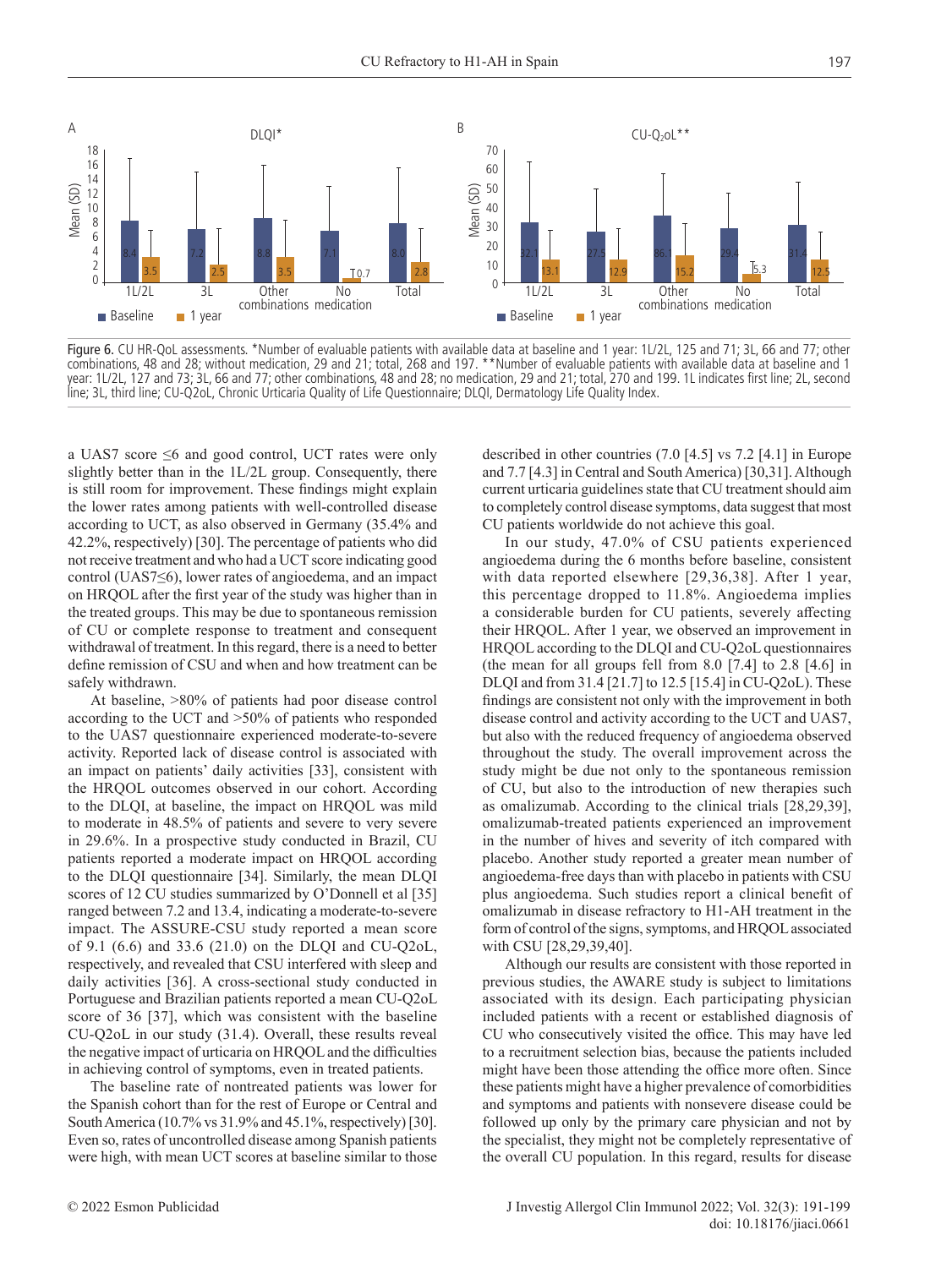burden may be overestimated. In addition, at baseline, 198 of 270 patients did not complete the UAS7 questionnaire, and the considerable amount of missing data may undermine the validity of our results. To minimize the impact of missing data in the study, percentages were based on the valid data per parameter, excluding patients with missing values.

In any case, our observational study provides highly valuable data about the clinical scenario of CU in Spain, including disease control and activity status, impact on HRQOL, and patterns of treatment of patients whose CU is refractory to H1-AH in clinical practice. Our findings provide new insights into how variations in treatment patterns might have an impact on affected patients.

# **Conclusions**

We present our findings on disease burden (disease control, activity status, and impact on HRQOL) and treatment patterns in CU patients in Spain, highlighting the difficulties involved in controlling CU and the ways in which the disease affects patients' HRQOL. While questionnaire scores tended to improve after 1 year of study, almost 50% of patients still presented mild-to-severe disease activity (UAS7>6). The high percentage of CU refractory to NS-H1-AH (>40%) could be improved with the introduction of novel 3L therapies, such as omalizumab, to improve disease activity and HRQOL. The results obtained in this study indicate that current clinical practice should be reviewed and that treatment guidelines should be adapted to improve both the control and HRQOL of CU patients.

# **Acknowledgments**

We thank all the centers and investigators that collaborated in the AWARE study (see Supplementary material). We also thank IQVIA and Carmen Barrull and Ane Otermin Esteras for providing medical writing assistance.

### *Funding*

Funding for the AWARE Study was provided by Novartis Pharmaceuticals, Spain.

#### *Conflicts of Interest*

Anna Gimenez-Arnau, Joan Bartra, Marta Ferrer, Ignacio Jauregui, Jesús Borbujo, Ignasi Figueras, Francisco Javier Muñoz, Javier Pedraz, Esther Serra, Miguel A. Tejedor-Alonso, Manuel Velasco, and Moisés Labrador have collaborated with Novartis and other pharmaceutical companies. Pau Terradas is an employee of Novartis.

#### *Previous Presentation*

Data included in this manuscript were presented at the following meetings: 26th European Academy of Dermatology and Venereology Congress, 2017; Simposio Internacional de Aerobiología, Contaminación y Cambio Climático, 2017; and the 45º Congreso Nacional de la Academia Española de Dermatología y Venereología, 2017.

# **References**

- 1. Zuberbier T, Aberer W, Asero R, Abdul Latiff AH, Baker D, Ballmer-Weber B, et al. The EAACI/GA(2)LEN/EDF/WAO Guideline for the Definition, Classification, Diagnosis and Management of Urticaria. The 2017 Revision and Update. Allergy. 2018;73:1393-414.
- 2. Giménez-Arnau AM, Vilar Alejo J, Moreno Ramirez D. Manejo diagnóstico y terapéutico de la urticaria crónica por el dermatólogo y papel del servicio de dermatología. Actas Dermosifiliogr. 2015;106:528-32.
- 3. Gaig P, Olona M, Munoz Lejarazu D, Caballero MT, Dominguez FJ, Echechipia S, et al. Epidemiology of urticaria in Spain. J Investig Allergol Clin Immunol. 2004;14:214-20.
- 4. Ferrer M, Bartra J, Gimenez-Arnau A, Jauregui I, Labrador-Horrillo M, Ortiz de Frutos J, et al. Management of urticaria: not too complicated, not too simple. Clin Exp Allergy. 2015;45:731-43.
- 5. Özkaya E, Kılıç Sayar S, Mahmudov A. Chronic urticaria associated with occult papillary thyroid carcinoma and dramatic improvement after total thyroidectomy: A retrospective study from Turkey. J Investig Allergol Clin Immunol. 2019;29:465-7.
- 6. Curto-Barredo L, Archilla LR, Vives GR, Pujol RM, Gimenez-Arnau AM. Clinical Features of Chronic Spontaneous Urticaria that Predict Disease Prognosis and Refractoriness to Standard Treatment. Acta Derm Venereol. 2018;98:641-7.
- 7. Chicharro P, Rodríguez P, De Argila D. Omalizumab en el tratamiento de la urticaria crónica inducible. Actas Dermosifiliogr. 2017;108:423-31.
- 8. Grattan C. The urticarias: pathophysiology and management. Clin Med (Lond). 2012;12:164-7.
- 9. Mlynek A, Zalewska-Janowska A, Martus P, Staubach P, Zuberbier T, Maurer M. How to assess disease activity in patients with chronic urticaria? Allergy. 2008;63:777-80.
- 10. Mathias SD, Crosby RD, Zazzali JL, Maurer M, Saini SS. Evaluating the minimally important difference of the urticaria activity score and other measures of disease activity in patients with chronic idiopathic urticaria. Ann Allergy Asthma Immunol. 2012;108:20-4.
- 11. Both H, Essink-Bot ML, Busschbach J, Nijsten T. Critical review of generic and dermatology-specific health-related quality of life instruments. J Invest Dermatol. 2007;127:2726-39.
- 12. Weldon DR. Quality of life in patients with urticaria. Allergy Asthma Proc. 2006;27:96-9.
- 13. Curto-Barredo L, Silvestre J, Giménez-Arnau A. Actualización en el tratamiento de la urticaria crónica. Actas Dermosifiliogr. 2014;105:469-82.
- 14. Guillen-Aguinaga S, Jauregui Presa I, Aguinaga-Ontoso E, Guillen-Grima F, Ferrer M. Updosing nonsedating antihistamines in patients with chronic spontaneous urticaria: a systematic review and meta-analysis. Br J Dermatol. 2016;175:1153-65.
- 15. de Tiedra AG, Mercadal J, Badia X, Mascaró J, Herdman M, Lozano R. Adaptación transcultural al español del cuestionario Dermatology Life Quality Index (DLQI): El Indice de Calidad de Vida en Dermatología. Actas Dermosifiliogr. 1998;89:692-9.
- 16. de Tiedra AG. Adaptación transcultural y validación al español del cuestionario de calidad de vida dermatológy life quality index (DLQI). 2007.